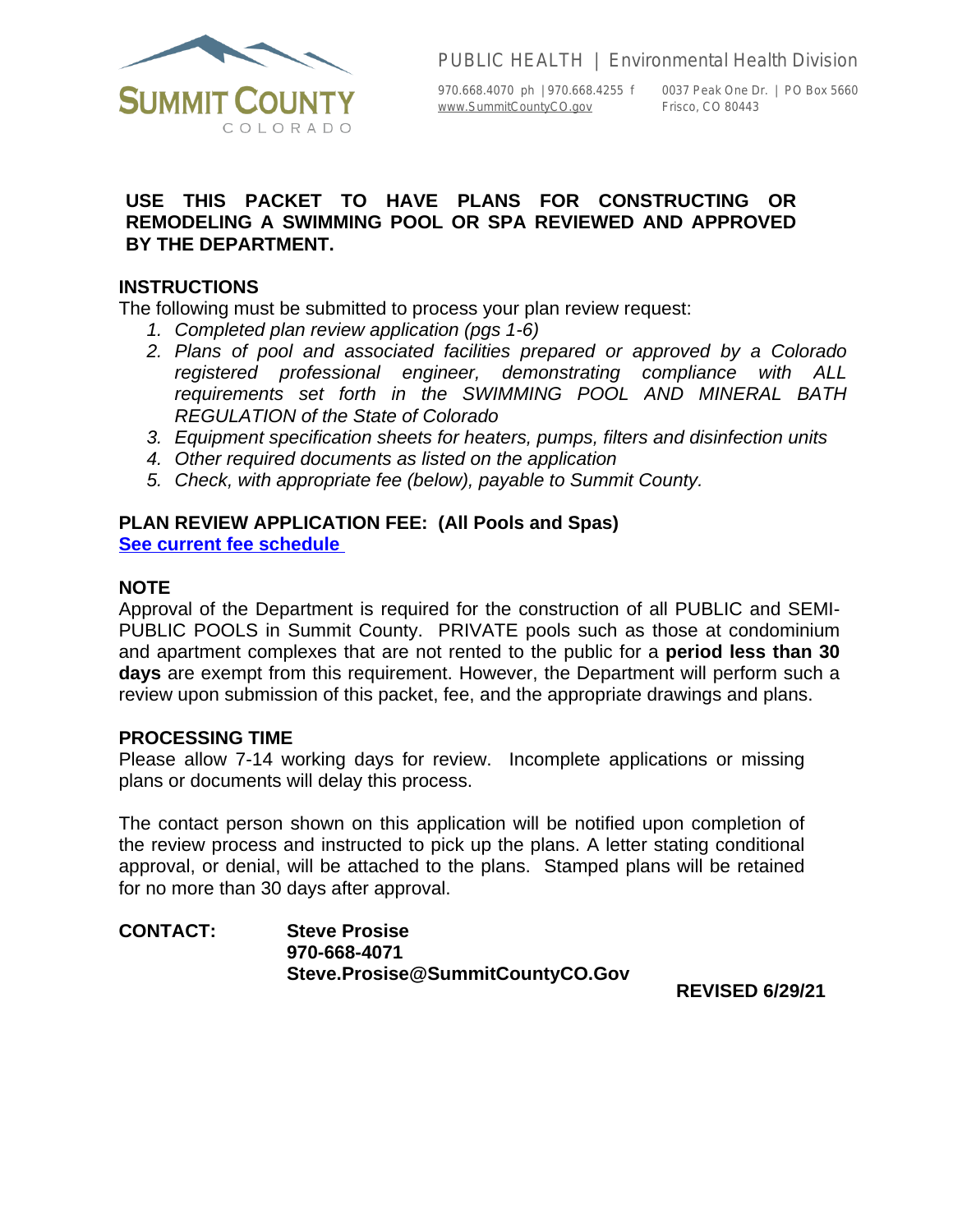| <b>FACILITY NAME:</b> |  |
|-----------------------|--|
|                       |  |

### **FACILITY ADDRESS: \_\_\_\_\_\_\_\_\_\_\_\_\_\_\_\_\_\_\_\_\_\_\_\_\_\_\_\_\_\_\_\_\_\_\_\_\_\_\_\_\_\_\_\_\_\_\_\_\_\_**

## **TYPE OF FACILITY** (check ONLY one)

□ Public (recreation center, public park, condominiums rented for 30 days or less open to the general public)

□ Semi-public (hotel/motel, mobile home park, child care center)

□ Semi-public (health club or spa - open to members and guests only)

□ Private (apartment, condominium, or multi-family complex that are not short term

rented\*.)

| * Short term rentals are considered to be any unit that is rented to the public for any period less than 30 days. |  |
|-------------------------------------------------------------------------------------------------------------------|--|
|                                                                                                                   |  |

| <b>POOL OPERATION:</b>       | ⊟ Seasonal | ⊟ Year-round     |
|------------------------------|------------|------------------|
| <b>TYPE OF CONSTRUCTION:</b> | ⊓ New      | $\sqcap$ Remodel |

# **PART I – CONTACT INFORMATION**

| Primary     |                                                                   |  |
|-------------|-------------------------------------------------------------------|--|
| Address     |                                                                   |  |
| City/ST/Zip | <u> 1980 - Johann John Stone, mars eta biztanleria (h. 1980).</u> |  |
| Phone       |                                                                   |  |
| Email:      |                                                                   |  |
|             |                                                                   |  |
| Designer    |                                                                   |  |
| Phone       |                                                                   |  |
| Email:      |                                                                   |  |
|             |                                                                   |  |
| Owner       |                                                                   |  |
| Address     |                                                                   |  |
| City/ST/Zip |                                                                   |  |
| Phone       |                                                                   |  |
| Email:      |                                                                   |  |
|             |                                                                   |  |
|             | <b>ESTIMATED OPENING DATE FOR FACILITY:</b>                       |  |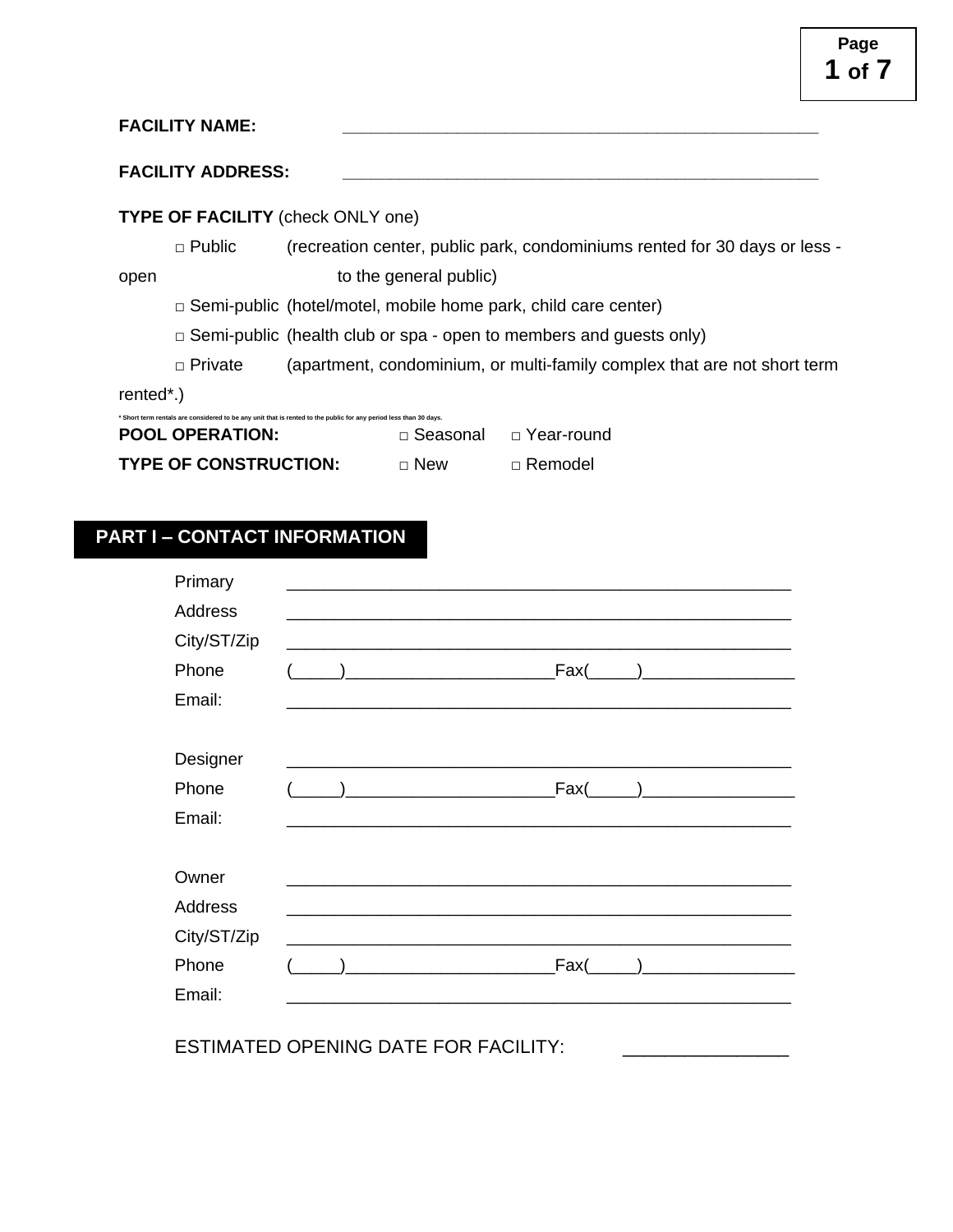### **POTABLE WATER SUPPLY**

Water service must be provided either by a public water district or a well which has been approved as a non-community water system and assigned a public water system identification number (PWSID).

Please indicate the source of water for the facility:

- ( ) INDIVIDUAL WATER WELL *Provide PWSID number*
- ( ) PUBLIC WATER SYSTEM *Name of Water District* \_\_\_\_\_\_\_\_\_\_\_\_\_\_\_\_\_\_\_\_\_\_\_\_\_\_\_\_\_

## **WASTEWATER DISPOSAL**

Wastewater disposal must be provided either by a public sewer system or an individual sewage disposal system that has been designed and approved for that purpose.

Please indicate the method of wastewater disposal for the facility.

- ( ) ONSITE WASTEWATER TREATMENT SYSTEM *Provide permit number* \_\_\_\_\_\_\_\_\_\_\_\_\_\_\_\_\_\_\_\_\_\_\_\_\_\_\_\_\_
- ( ) PUBLIC SEWER SYSTEM *Name of Sewer District* \_\_\_\_\_\_\_\_\_\_\_\_\_\_\_\_\_\_\_\_\_\_\_\_\_\_\_\_\_

# **PART III – CONSTRUCTION SPECIFICATIONS**

### **MAIN POOL**

| Water surface: TOTAL SURFACE AREA |                                                                     | ___________ sq ft       |
|-----------------------------------|---------------------------------------------------------------------|-------------------------|
|                                   |                                                                     |                         |
| Skimmers:                         | Number                                                              |                         |
|                                   | Make                                                                | Model                   |
|                                   | <b>Size</b>                                                         |                         |
| Pool capacity:                    | gallons                                                             |                         |
| Turnover rate:                    | hours                                                               |                         |
| Bather load:                      | persons                                                             |                         |
| Pool surface finish:              | Concrete (painted and sealed)<br>Tile<br>Pre-formed synthetic liner |                         |
|                                   |                                                                     |                         |
| Diving board?<br>) NO             |                                                                     |                         |
| YES.                              | Number                                                              | Board height<br>ft      |
|                                   | Headroom<br>ft                                                      | ft<br>Horiz. separation |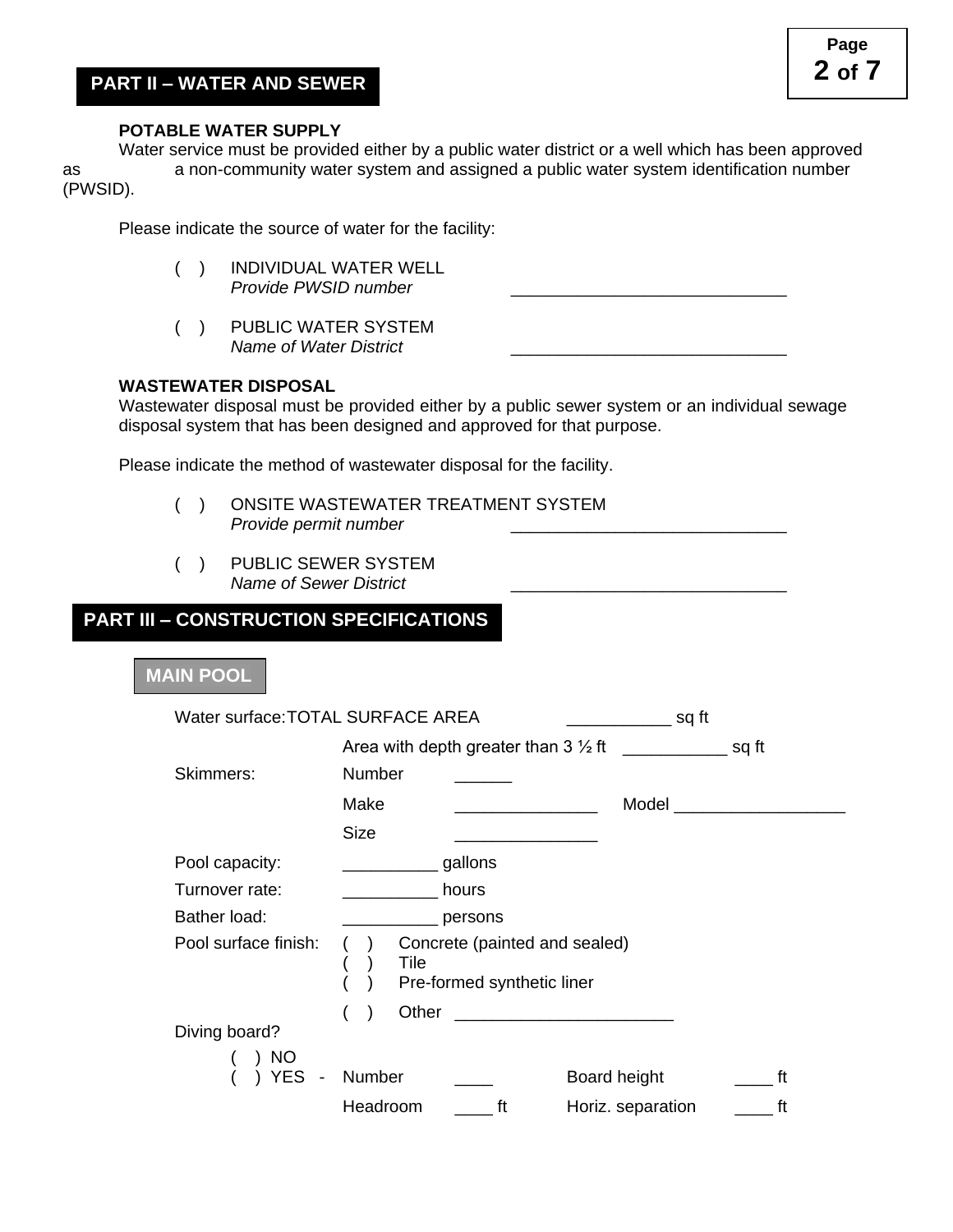| Water depth |  |
|-------------|--|
|-------------|--|

| Underwater lighting? | ( ) NO | ( )YES |
|----------------------|--------|--------|
|                      |        |        |

Water features? ( ) NO ( ) YES (list below)

\_\_\_\_\_\_\_\_\_\_\_\_\_\_\_\_\_\_\_\_\_\_\_\_\_\_\_\_\_\_\_\_\_\_\_\_\_\_\_\_\_\_\_\_\_\_\_\_\_\_\_\_\_\_\_\_\_\_\_\_\_\_

\_\_\_\_\_\_\_\_\_\_\_\_\_\_\_\_\_\_\_\_\_\_\_\_\_\_\_\_\_\_\_\_\_\_\_\_\_\_\_\_\_\_\_\_\_\_\_\_\_\_\_\_\_\_\_\_\_\_\_\_\_\_

# **WADING / BABY POOL**

| Number:              | (or N/A, if none) |                                                             |  |  |
|----------------------|-------------------|-------------------------------------------------------------|--|--|
| Water surface area:  |                   | sq ft                                                       |  |  |
| Skimmers:            | Number            |                                                             |  |  |
|                      | Make              |                                                             |  |  |
|                      | Model             |                                                             |  |  |
|                      | Size              |                                                             |  |  |
| Pool capacity:       |                   | gallons                                                     |  |  |
| Turnover rate:       |                   | hours                                                       |  |  |
| Bather load:         |                   | persons                                                     |  |  |
| Pool surface finish: | Tile              | Concrete (painted and sealed)<br>Pre-formed synthetic liner |  |  |
|                      | Other<br>)        |                                                             |  |  |
| Water features?      | NO.               | YES (list below)                                            |  |  |

| <b>SPAS and HOT TUBS</b>                    |                                                           |
|---------------------------------------------|-----------------------------------------------------------|
| Number:                                     | (or N/A, if none)                                         |
| Type:                                       | Constructed in place<br>Manufactured unit - Make<br>Model |
| Capacity:<br>Turnover rate:<br>Bather load: | gallons<br>hours<br>persons                               |
| Surface finish:                             | Concrete (painted and sealed)<br>Fiberglass               |
|                                             | Other                                                     |

\_\_\_\_\_\_\_\_\_\_\_\_\_\_\_\_\_\_\_\_\_\_\_\_\_\_\_\_\_\_\_\_\_\_\_\_\_\_\_\_\_\_\_\_\_\_\_\_\_\_\_\_\_\_\_\_\_\_\_\_\_\_\_\_\_\_\_\_

# **Page 3 of 7**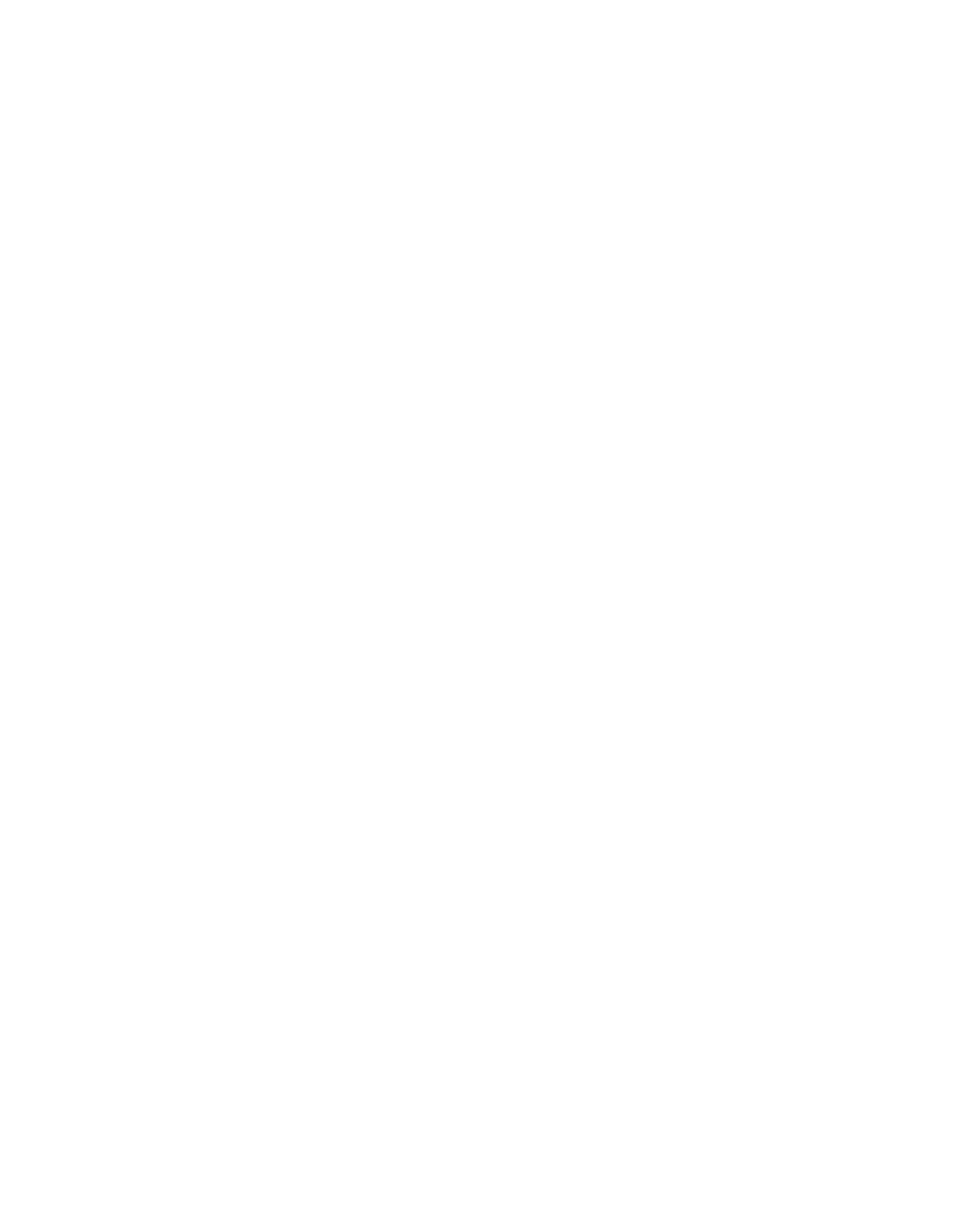# WILL BATH HOUSE FACILITIES BE PROVIDED?

- $($  ) NO Location of bather shower :
- ( ) YES complete chart below

|                          | <b>Shower rooms</b> | <b>Toilet Rooms</b> | <b>Dressing Rooms</b> |
|--------------------------|---------------------|---------------------|-----------------------|
| Floors (construction)    |                     |                     |                       |
| Walls (construction)     |                     |                     |                       |
| Ceilings (construction)  |                     |                     |                       |
| Proper ventilation?      |                     |                     |                       |
| Proper drainage?         |                     |                     |                       |
| Fixtures – (Mens $Rm$ )* |                     |                     |                       |
| Fixtures - (Womens Rm)*  |                     |                     |                       |

\*How will hot water for the above fixtures be provided?

- ( ) Pool heater will provide hot water
- ( ) Hot water from external source (hotel boiler, etc)
- ( ) Separate water heater you must provide specification sheet that includes efficiency and rate of recovery

# **PART IV – MECHANICAL SCHEDULE**

**PUMPS**

Please provide the following information regarding the pool pump(s):

|                    | <b>Make</b> | Model | <b>HP</b> | Capacity (GPM) |
|--------------------|-------------|-------|-----------|----------------|
| Main Pool          |             |       |           |                |
| <b>Wading Pool</b> |             |       |           |                |
| Spa / Hot Tub      |             |       |           |                |
|                    |             |       |           |                |
|                    |             |       |           |                |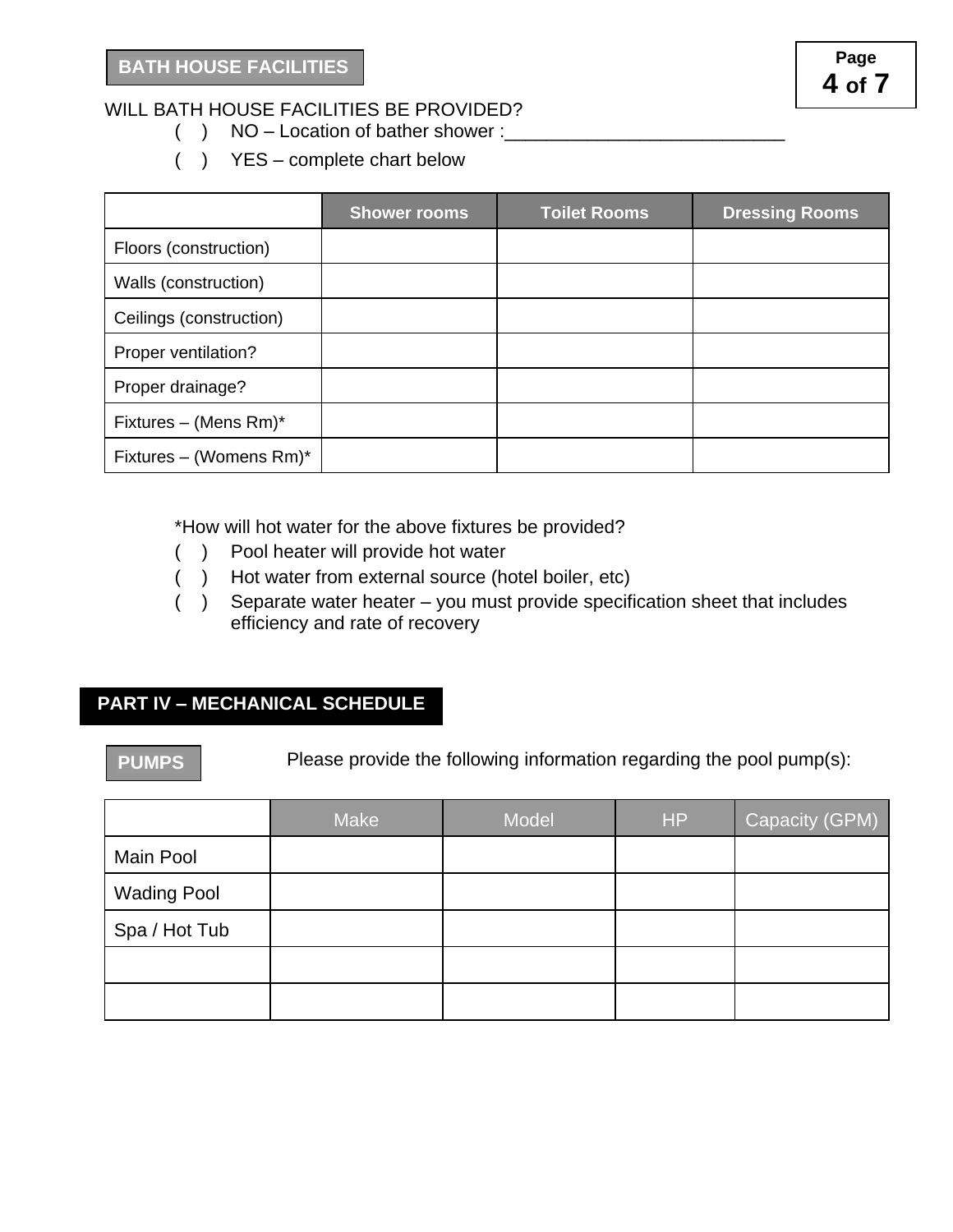# Please provide the following information regarding the pool heaters(s):

|                                                                                             | <b>Make</b> | <b>Model</b> | <b>BTU</b> | Recovery Rate |
|---------------------------------------------------------------------------------------------|-------------|--------------|------------|---------------|
| Main Pool                                                                                   |             |              |            |               |
| <b>Wading Pool</b>                                                                          |             |              |            |               |
| Spa / Hot Tub                                                                               |             |              |            |               |
|                                                                                             |             |              |            |               |
| Please provide the following information regarding the<br><b>KIMMER</b><br>nool okimmor(a). |             |              |            |               |

pool skimmer(s):

|                    | Make | Model | <b>BTU</b> | <b>Recovery Rate</b> |
|--------------------|------|-------|------------|----------------------|
| Main Pool          |      |       |            |                      |
| <b>Wading Pool</b> |      |       |            |                      |
| Spa / Hot Tub      |      |       |            |                      |
|                    |      |       |            |                      |

# **FILTERS**

Please provide the following information regarding the pool filters(s):

|                    | <b>Make</b> | Model | Type* | Capacity (GPM) |
|--------------------|-------------|-------|-------|----------------|
| Main Pool          |             |       |       |                |
| <b>Wading Pool</b> |             |       |       |                |
| Spa / Hot Tub      |             |       |       |                |
|                    |             |       |       |                |

\* Filter types are: DE (Diatomaceous earth) CT (Cartridge) SF (Sand filter) OT (Other – specify)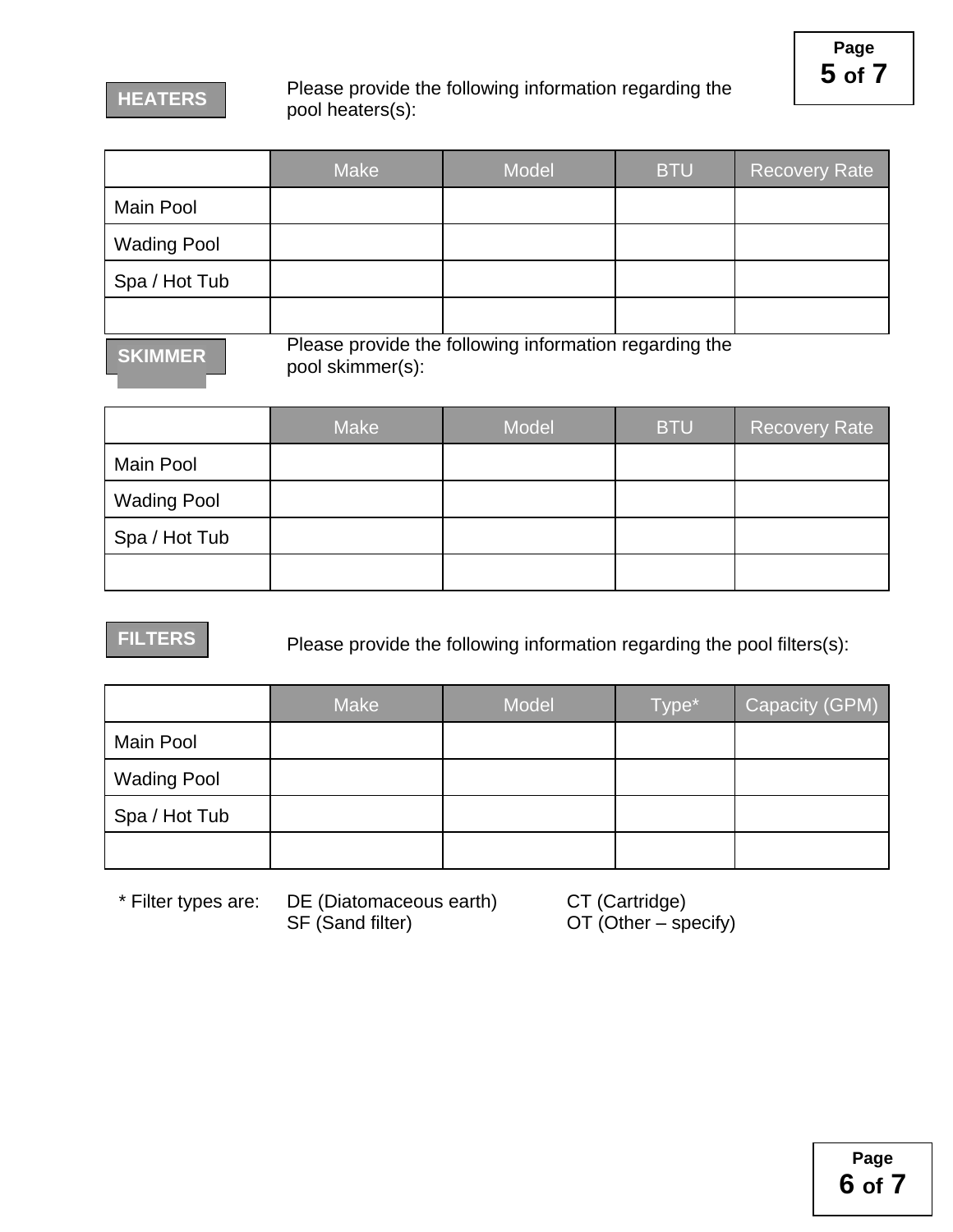# **PART V – DISINFECTION**

## **DISINFECTION CHEMICAL USED:**

- ( ) Chlorine ( ) Bromine ( ) Ozone
- $($   $)$  Other (specify)

### **METHOD OF DISINFECTION (check one):**

| ) Gas*            | Make | Model |
|-------------------|------|-------|
| ) Erosion         | Make | Model |
| ) Hypo            | Make | Model |
| ) Other (specify) |      |       |

\* *The use of gas disinfection units requires a separate room for the cylinders and feed mechanisms as well as the provision of specific safety equipment. You must also include plans and specifications for such a room and required equipment with this application. Notification of the local fire department and Local Emergency Planning Committee (LEPC) is also required.*